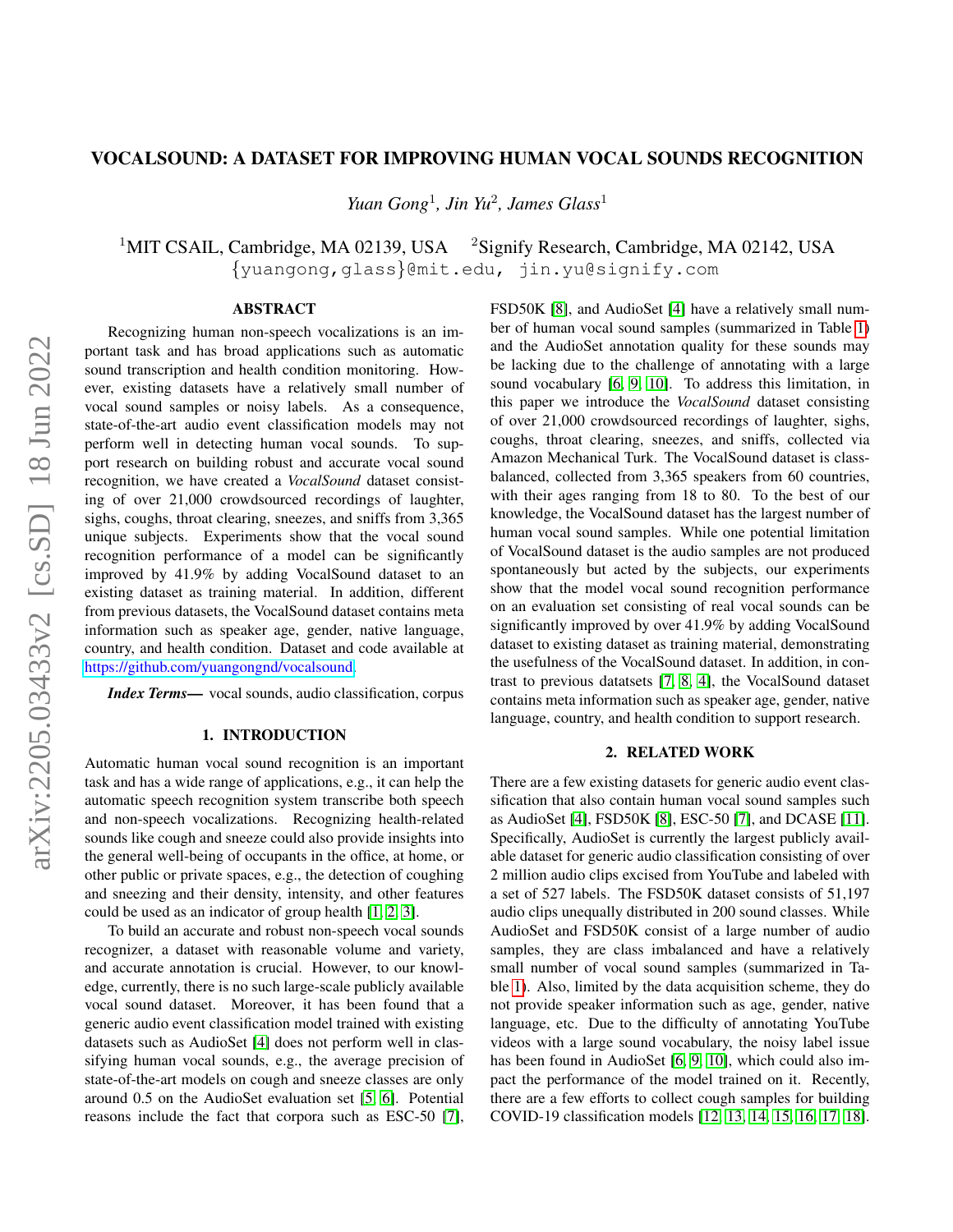

<span id="page-1-1"></span>Fig. 1. The speaker age (left), country (center), and native language (right) distribution.

|                   |       |                          |       | ESC-50 FSD50K AudioSet VocalSound |
|-------------------|-------|--------------------------|-------|-----------------------------------|
| Laughter          | 40    | 1,186                    | 5,696 | 3,504                             |
| Sigh              |       | 136                      | 301   | 3,504                             |
| Cough             | 40    | 385                      | 871   | 3,504                             |
| Throat Clearing   |       | $\overline{\phantom{0}}$ | 355   | 3,504                             |
| Sneeze            | 40    | 125                      | 1,200 | 3,504                             |
| Sniff             |       |                          | 205   | 3,504                             |
| Others            | 1,880 | 49.4K                    | 2M    | $\left( \right)$                  |
| Vocal Sound Total | 120   | 1,832                    | 8,628 | 21,024                            |

<span id="page-1-0"></span>Table 1. Data volume comparison of VocalSound and existing datasets.

In comparison with the proposed dataset, existing imitated vocal sound datasets [\[19,](#page-4-18) [20\]](#page-4-19) are much smaller in size.

The proposed VocalSound dataset differs from previous efforts in that 1) the VocalSound dataset is class-balanced and has more vocal sound samples collected from a large number of speakers with reasonable gender and age distributions. Due to the data acquisition scheme, the labels are also reliable. 2) the VocalSound dataset has rich meta information, including speaker gender, age, native language, country, and health condition, which broadens the application of the dataset, e.g., the metadata can be used to study the impact of gender, age, language on the performance of vocal sound classification models; the health label can potentially be used to build speechbased health classification system; the anonymous speaker label can potentially be used to build vocal sound-based speaker re-identification system, etc.

## 3. VOCALSOUND DATA COLLECTION

We crowdsource the VocalSound recordings via Amazon Mechanical Turk (AMT). Subjects volunteer to complete our Human Intelligence Tasks (HITs) on AMT and get compensation after the HITs are reviewed and approved by us. Our HIT consists of seven subtasks. First, we ask the gender, age, country, native language, and health information of the subject. For the health condition, we ask the question "do you have a cold, allergy, or other health-related symptoms that might affect your speech today?". Then in subtasks 2-7, we ask the subject to record themselves laughing, sighing, coughing, clearing their throat, sneezing, and sniffing. We do not collect personally identifiable information from the subject or the recording device, and the data collection is anonymous. We approve HITs according to the following three criteria: 1) the audio length is longer than 2 seconds; 2) we use Google Speech API to transcribe the audio to make sure no speech is contained, audios that can be transcribed as words (e.g., haha) are manually verified; 3) We use the model in [\[6\]](#page-4-5) to verify if the audio matches the corresponding class. As the prediction of the model might not be accurate, we only use a low threshold to exclude obvious unrelated samples. We apply these criteria during the data collection process, to provide immediate feedback to the Turker and to improve the overall quality of the recordings. We manually verified 600 samples from the dataset, with about 96% judged to be high quality recordings.

# 4. DATA DISTRIBUTION

<span id="page-1-2"></span>We collected 3,504 HITs completed by 3,365 unique subjects. Only a small number of subjects completed the HIT more than one time. Our goal was to encourage as much diversity across speakers as possible. Among the subjects, 45% are female, 55% are male. Therefore, the VocalSound dataset is roughly gender-balanced. We show the subject age, country, and native language distribution in Figure [1.](#page-1-1) The age of the subjects ranges from 18 to 80 while most subjects' ages fall between 20 to 40. Nevertheless, there are still 321 subjects that are older than 50, which are adequate for evaluating the model performance on the senior group. The subjects are from 60 countries, where the United States  $(60.3\%)$ , India  $(10.8\%)$ , and Brazil  $(8.3\%)$  are the majority countries. English (67.2%), Portuguese (8.7%), and Italian (6.8%) are the corresponding dominant native languages of the subjects. 4.0% of the subjects report that they have healthrelated symptoms that might affect their speech during the data collection. The mean, median, and standard deviation of the audio length is 4.18s, 3.72s, and 1.81s, respectively. The audios are recorded at 44.1kHz in .wav format.

The data is split into training, validation, and evaluation sets with 15570 (74%), 1860 (9%), and 3594 (17%) samples, respectively. The three sets are speaker-independent. We pay special attention to the evaluation set and manually checked one sample from each speaker and removed lowquality recordings. This *clean* evaluation set makes the model evaluation fairer and more effective.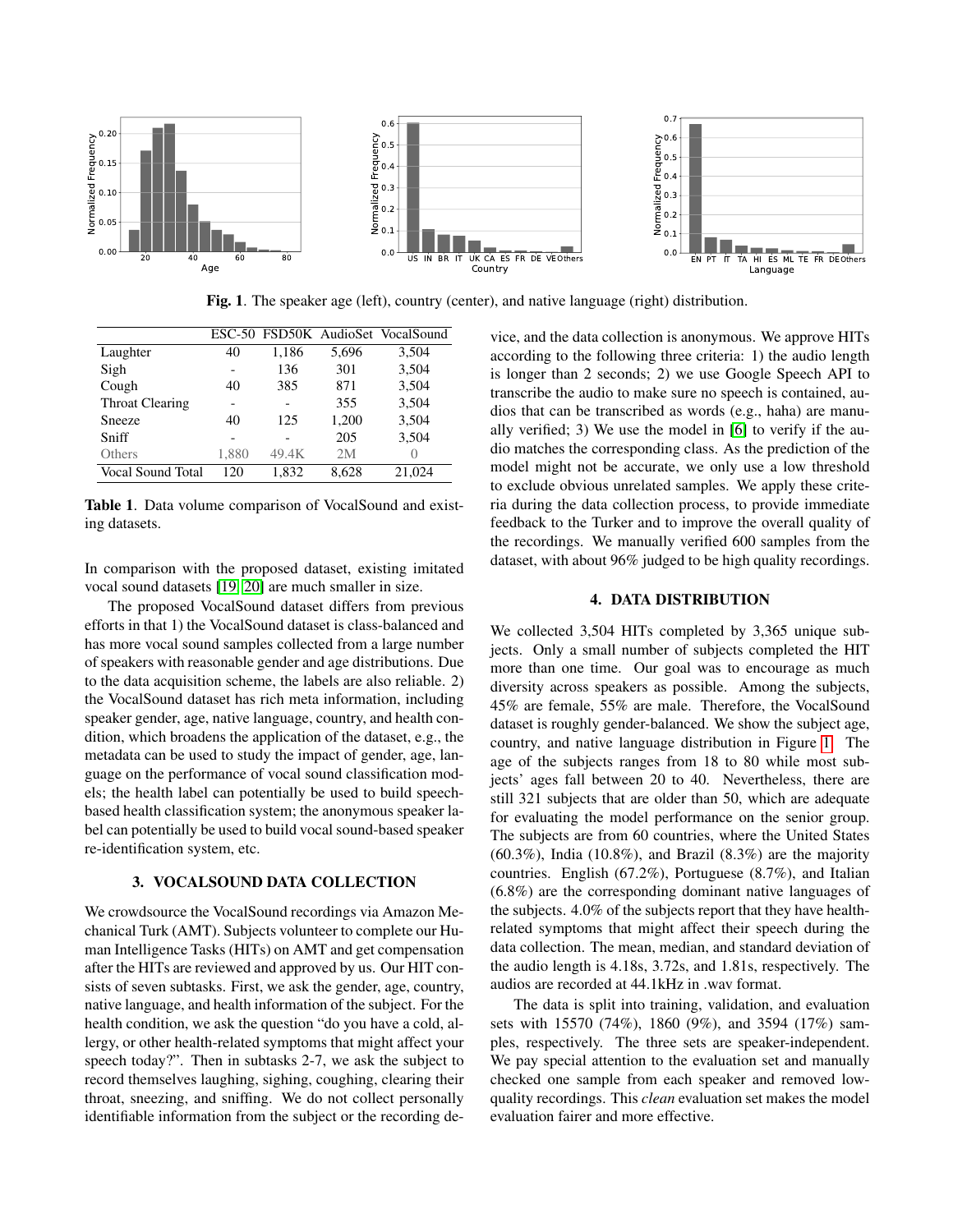

<span id="page-2-2"></span>Fig. 2. The model architecture used in our experiments. Each audio waveform is first converted to a sequence of 128 dimensional log Mel filterbank (fbank) features computed with a 25ms Hanning window every 10ms. The  $t \times 128$  fbank feature vector is input to an EfficientNet-B0 model [\[21\]](#page-4-20). The EfficientNet-B0 model effectively downsamples the time and frequency dimensions by a factor of 32, and the feature dimension is 1280. Thus, the penultimate output of the model is a  $\lceil t/32 \rceil \times 4 \times 1280$  tensor. We apply mean pooling over the 4 frequency dimensions to produce a  $33 \times 1408$  representation that is fed to a set of  $1 \times 1$  convolutional filters with a sigmoid activation function, where #class is the number of prediction classes. A temporal mean pooling is then performed to produce a final #class dimensional output for each class label.

# 5. BASELINE EXPERIMENTS

We conduct two baseline experiments using the proposed VocalSound dataset. First, in Section [5.1,](#page-2-0) we conduct a six-class (laughter, sigh, cough, throat clearing, sneeze, and sniff) classification experiment on the VocalSound dataset to show the model trained with VocalSound dataset can perform well on vocal sound classification. Second, in Section [5.2,](#page-2-1) we show the VocalSound dataset can help improve the vocal sound recognition from a wide variety of background sounds by combining it with the existing FSD50K dataset.

For both experiments, we use an EfficientNet-B0 [\[21\]](#page-4-20) based audio classifier (illustrated in Figure [2\)](#page-2-2), which has a similar architecture with the state-of-the-art audio classification model in [\[6\]](#page-4-5), but uses EfficientNet-B0 and mean temporal pooling instead of EfficientNet-B2 and attention pooling. As discussed in [\[6\]](#page-4-5), such simplification can greatly improve the computational efficiency while only marginally reducing performance. For both experiments, we train the model using an Adam optimizer [\[22\]](#page-4-21), an initial learning rate of 1e-4, a batch size of 100, and cross-entropy loss for 50 epochs and select the best model using the development set and evaluate the model on the evaluation set. SpecAugment [\[23\]](#page-4-22) is used during training. We repeat each experiment 3 times and report the mean and standard deviation of the results.

| <b>Test Set</b>           | Accuracy $(\% )$ |
|---------------------------|------------------|
| VocalSound Validation Set | $90.1 + 0.2$     |
| VocalSound Evaluation Set | $90.5 \pm 0.2$   |
| Different Age Group       |                  |
| Age 18-25                 | $91.5 + 0.3$     |
| Age 26-48                 | $90.1 + 0.2$     |
| Age 49-80                 | $90.9 + 1.6$     |
| Different Gender Group    |                  |
| Male                      | $89.2 + 0.5$     |
| Female                    | $91.9 + 0.1$     |

<span id="page-2-3"></span>Table 2. Six-class Vocal Sound Classification Results.

## <span id="page-2-0"></span>5.1. Six-class Vocal Sound Classification

In this experiment, we train a six-class (laughter, sigh, cough, throat clearing, sneeze, and sniff) classifier using the Vocal-Sound dataset. We train, validate, and evaluate the model using the training, validation, and evaluation sets mentioned in Section [4.](#page-1-2) We downsample the sampling rate to 16kHz, and truncate or pad all audio samples to 5 seconds.

As shown in Table [2,](#page-2-3) the accuracy on the evaluation set is 90.5 $\pm$ 0.2% (on the validation set: 90.1 $\pm$ 0.2%), demonstrating the proposed VocalSound dataset can be used as training material to effectively train a vocal sound classifier. Interestingly, we find the classification accuracy varies with the speaker groups. As shown in Table [2,](#page-2-3) the model achieves an accuracy of  $91.5\pm0.3\%$ ,  $90.1\pm0.2\%$ ,  $90.9\pm1.6\%$  on the age group of 18-25, 26-48, 49-80, respectively; and  $89.2 \pm 0.5\%$ and 91.9±0.1% on male and female subjects, respectively. The performance does not solely depend on the number of training samples of each group as the age group of 26-48 and the male group have the largest number of samples but do not have the highest accuracy. Since the VocalSound dataset contains speaker meta information, it can be used to support future research on removing such model bias.

#### <span id="page-2-1"></span>5.2. Vocal Sound Recognition from Background Sounds

While the model trained with just the VocalSound dataset achieves good accuracy on the 6-class vocal sound classification task, recognizing vocal sounds from a wide variety of background natural sounds is a more important and challenging task. Even the state-of-the-art audio classification models in [\[6,](#page-4-5) [5\]](#page-4-4) cannot achieve satisfactory results for the vocal sound classes, e.g., the average precision on cough and sneeze classes are only around 0.5 on the AudioSet evaluation set. In this experiment, we show how the proposed VocalSound dataset can help improve the performance for this task. Specifically, we show that combining the VocalSound dataset with the existing FSD50K dataset as training material can noticeably improve vocal sounds recognition from background sounds compared with only using FSD50K as training material. The reason why we use FSD50K rather than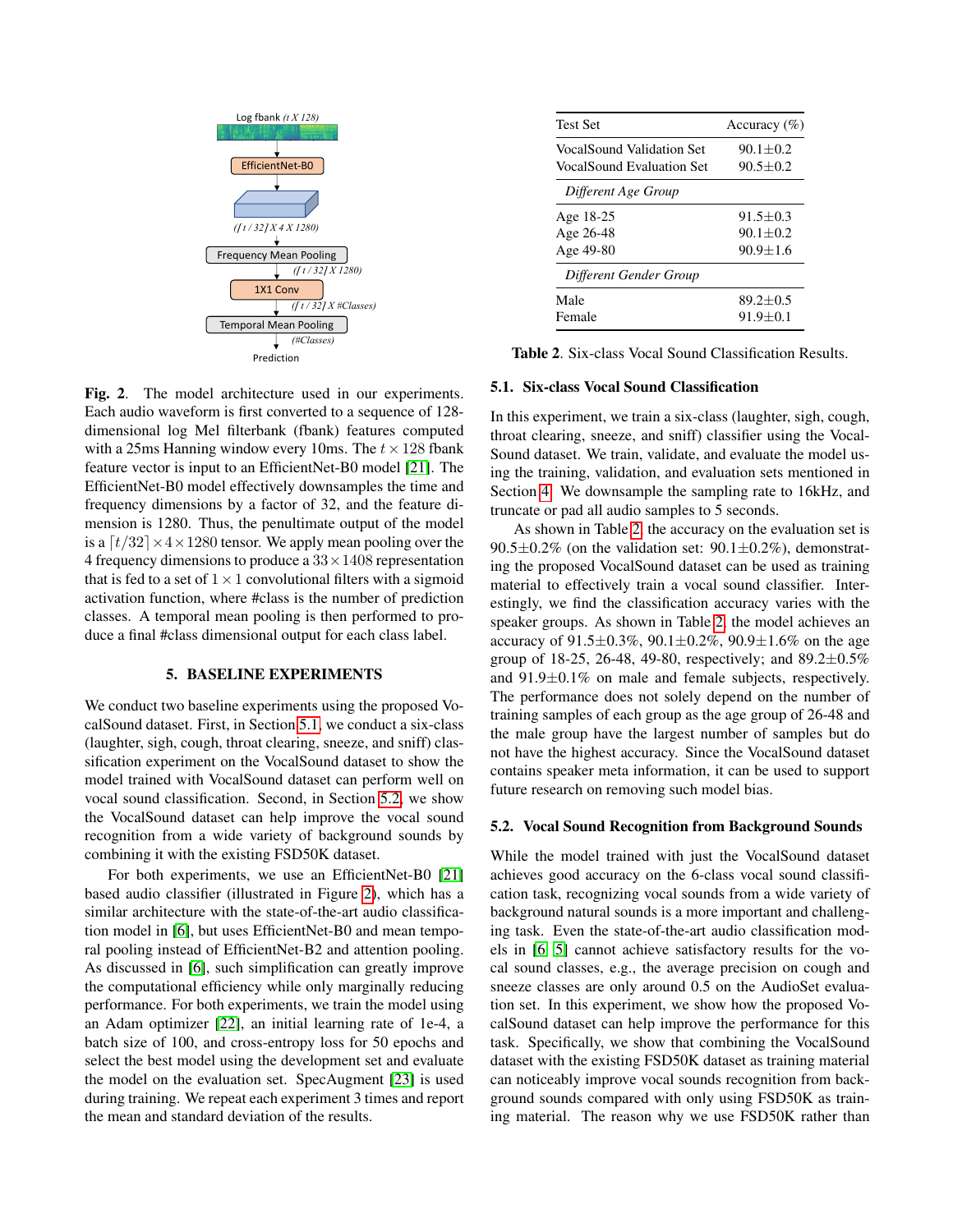| <b>Training Set</b>     | Laughter           |                    | Sigh               |                    | Cough              |                    | Sneeze             |                    | Background         |                    | <b>Vocal Classes Overall</b> |                    |
|-------------------------|--------------------|--------------------|--------------------|--------------------|--------------------|--------------------|--------------------|--------------------|--------------------|--------------------|------------------------------|--------------------|
|                         | F1                 | AP                 | F1                 | AP                 | F1                 | AP                 | F1                 | AP                 | F1                 | AP                 | Avg. Fl                      | mAP                |
| FSD50K<br>Only          | 0.45<br>$\pm 0.04$ | 0.46<br>$\pm 0.05$ | 0.31<br>$\pm 0.01$ | 0.28<br>$\pm 0.02$ | 0.41<br>$\pm 0.04$ | 0.35<br>$\pm 0.02$ | 0.61<br>$\pm 0.02$ | 0.57<br>$\pm 0.07$ | 0.97<br>$\pm 0.00$ | 0.99<br>$\pm 0.00$ | 0.45<br>$\pm 0.02$           | 0.41<br>$\pm 0.01$ |
| $FSD50K+$<br>VocalSound | 0.59<br>$\pm 0.01$ | 0.54<br>$\pm 0.02$ | 0.41<br>$\pm 0.03$ | 0.37<br>$\pm 0.05$ | 0.65<br>$\pm 0.01$ | 0.67<br>$\pm 0.01$ | 0.71<br>$\pm 0.07$ | 0.77<br>$\pm 0.01$ | 0.98<br>$\pm 0.00$ | 0.99<br>$\pm 0.00$ | 0.59<br>$\pm 0.02$           | 0.59<br>$\pm 0.01$ |
| Improvement             | 29.7%              | 18.1%              | 30.5%              | $32.2\%$           | 58.6%              | 93.9%              | 16.0%              | 34.3%              | 1.5%               | $0.0\%$            | 31.8%                        | 41.9%              |

<span id="page-3-0"></span>Table 3. Vocal Sound Recognition Results on FSD50K Evaluation Set.



<span id="page-3-1"></span>Fig. 3. Comparison of the confusion matrixes of the model trained with only FSD50K (left) and with FSD50K + Vocal-Sound (right), evaluated on FSD50K evaluation set. Results averaged from three runs and rounded to integer. Adding VocalSound in the training set can improve the precision of the vocal sound classes (highlighted in bold numbers).

AudioSet as the base dataset is because FSD50K, especially its evaluation set, has more accurate labels [\[8\]](#page-4-7) while labels of AudioSet are relatively noisy [\[6,](#page-4-5) [9,](#page-4-8) [10\]](#page-4-9). The FSD50K consists of 51K audio clips distributed in 200 sound classes so a wide variety of background sounds are included. Since FSD50K only contains 4 vocal sound classes, we consider a 4+1-class (laughter, sigh, cough, and sneeze + background class) classification problem. For the FSD50K dataset, we relabel all samples that are not labeled as laughter, sigh, cough, and sneeze as a new "background" class. FSD50K is a multi-label dataset but there are only 5, 1, and 13 samples having more than one vocal sound label in the training, validation, and evaluation set, respectively. We randomly select one label for these samples, making the task a single-class classification problem.

We compare two training set settings: 1) FSD50K only, we use the official 37k training split of FSD50K as the training set, among the 37k samples, only 1,241 samples are vocal sound samples and other samples are background sounds; 2) FSD50K + VocalSound, VocalSound dataset samples are combined with the FSD50K training set to form a new training set. It is worth mentioning that both datasets are severely class-imbalanced. The background class has  $10\times$  more samples than each vocal sound class even after VocalSound samples are added. Therefore, we use a balanced sampling strategy [\[6\]](#page-4-5) to make the model see roughly the same number of samples of each class during training, specifically, we use the torch.utils.data.WeightedRandomSampler function. This also makes the comparison between the models trained with these two training sets fairer. In addition to balanced sampling, we also apply SpecAugment [\[23\]](#page-4-22) and random time shift to alleviate the class-imbalance issue.

We train the EfficientNet models with the aforementioned two training sets with the same setting, validate the models using the FSD50K validation set, and evaluate the models using the FSD50K evaluation set. Note that we intentionally evaluate on FSD50K (real sounds, independent from the VocalSound dataset) rather than the VocalSound dataset itself to more fairly show the advantage of adding VocalSound for training. Since the evaluation set is also class-imbalanced, we report average precision (AP) and f1-score (F1) rather than accuracy. As shown in Table [3,](#page-3-0) training with  $FSD50K + Vo$ calSound can significantly boost the vocal sound recognition performance by a relative f1-score improvement of 31.8% and an average precision improvement of 41.9%. In Figure [3,](#page-3-1) we compare the confusion matrix of the two models. We find that adding VocalSound in the training set can greatly improve the precision of the vocal sound classes. We run a McNemar's test and confirm the improvement is statistically significant  $(p < 0.05)$ . All these demonstrate that the proposed Vocal-Sound dataset, while consisting of non-spontaneous sounds, can be used as training material to effectively improve the vocal sound classification performance in realistic use cases.

# 6. CONCLUSIONS

In this paper, we introduce VocalSound, a new dataset consisting of over 21,000 audio recordings of laughter, sighs, coughs, throat clearing, sneezes, and sniffs. Compared with existing generic audio event datasets, the proposed dataset has more vocal sound samples and richer speaker information. Our experiments show that the VocalSound dataset can noticeably improve vocal sound recognition performance. We hope the new dataset can contribute to future research on building accurate and robust vocal sound recognizers.

# 7. ACKNOWLEDGEMENTS

This work is supported in part by Signify.